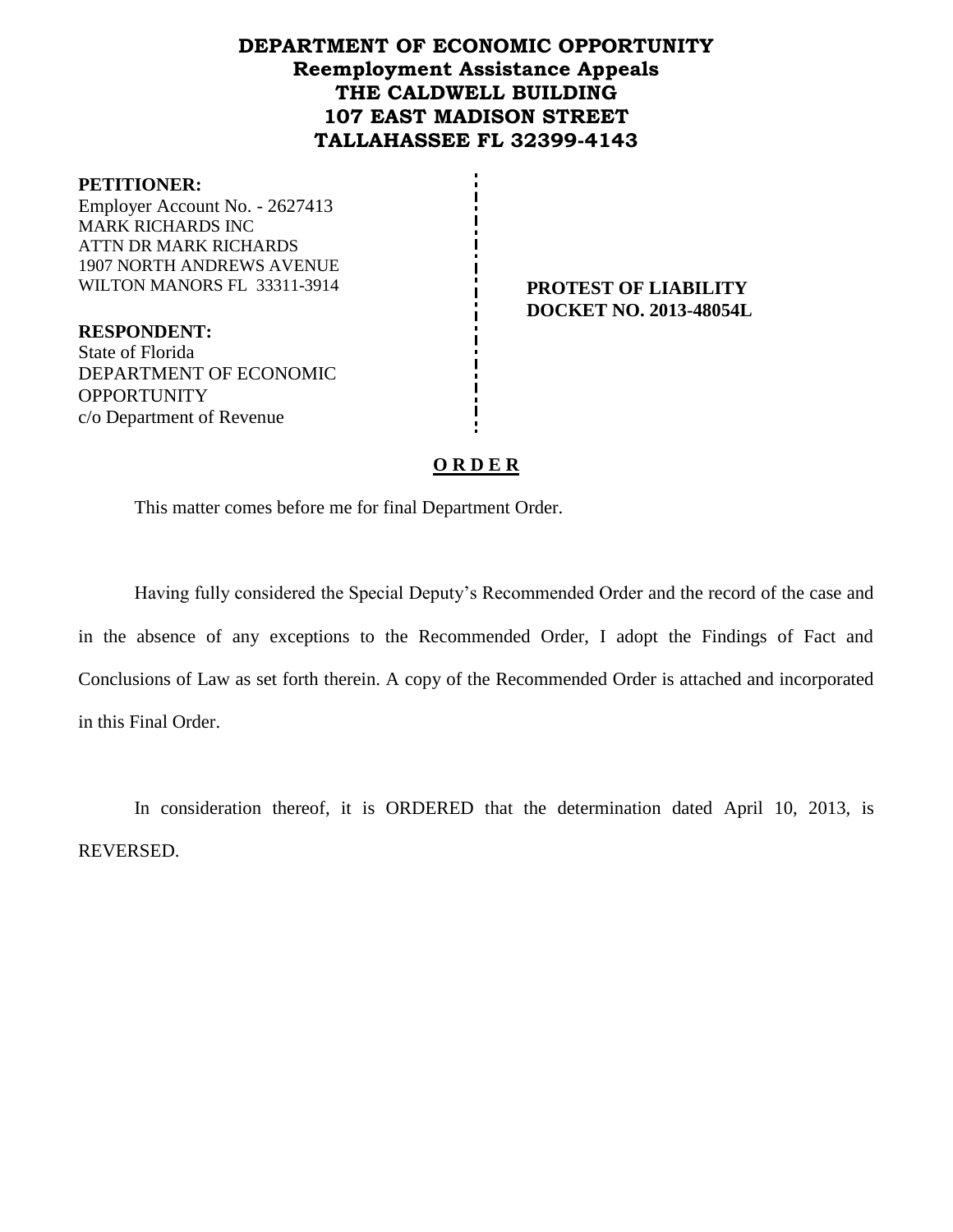#### **JUDICIAL REVIEW**

Any request for judicial review must be initiated within 30 days of the date the Order was filed. Judicial review is commenced by filing one copy of a *Notice of Appeal* with the DEPARTMENT OF ECONOMIC OPPORTUNITY at the address shown at the top of this Order and a second copy, with filing fees prescribed by law, with the appropriate District Court of Appeal. It is the responsibility of the party appealing to the Court to prepare a transcript of the record. If no court reporter was at the hearing, the transcript must be prepared from a copy of the Special Deputy's hearing recording, which may be requested from the Office of Appeals.

Cualquier solicitud para revisión judicial debe ser iniciada dentro de los 30 días a partir de la fecha en que la Orden fue registrada. La revisión judicial se comienza al registrar una copia de un *Aviso de Apelación* con la Agencia para la Innovación de la Fuerza Laboral [*DEPARTMENT OF ECONOMIC OPPORTUNITY]* en la dirección que aparece en la parte superior de este *Orden* y una segunda copia, con los honorarios de registro prescritos por la ley, con el Tribunal Distrital de Apelaciones pertinente. Es la responsabilidad de la parte apelando al tribunal la de preparar una transcripción del registro. Si en la audiencia no se encontraba ningún estenógrafo registrado en los tribunales, la transcripción debe ser preparada de una copia de la grabación de la audiencia del Delegado Especial [*Special Deputy*], la cual puede ser solicitada de la Oficina de Apelaciones.

Nenpòt demann pou yon revizyon jiridik fèt pou l kòmanse lan yon peryòd 30 jou apati de dat ke Lòd la te depoze a. Revizyon jiridik la kòmanse avèk depo yon kopi yon *Avi Dapèl* ki voye bay DEPARTMENT OF ECONOMIC OPPORTUNITY lan nan adrès ki parèt pi wo a, lan tèt *Lòd* sa a e yon dezyèm kopi, avèk frè depo ki preskri pa lalwa, bay Kou Dapèl Distrik apwopriye a. Se responsabilite pati k ap prezante apèl la bay Tribinal la pou l prepare yon kopi dosye a. Si pa te gen yon stenograf lan seyans lan, kopi a fèt pou l prepare apati de kopi anrejistreman seyans lan ke Adjwen Spesyal la te fè a, e ke w ka mande Biwo Dapèl la voye pou ou.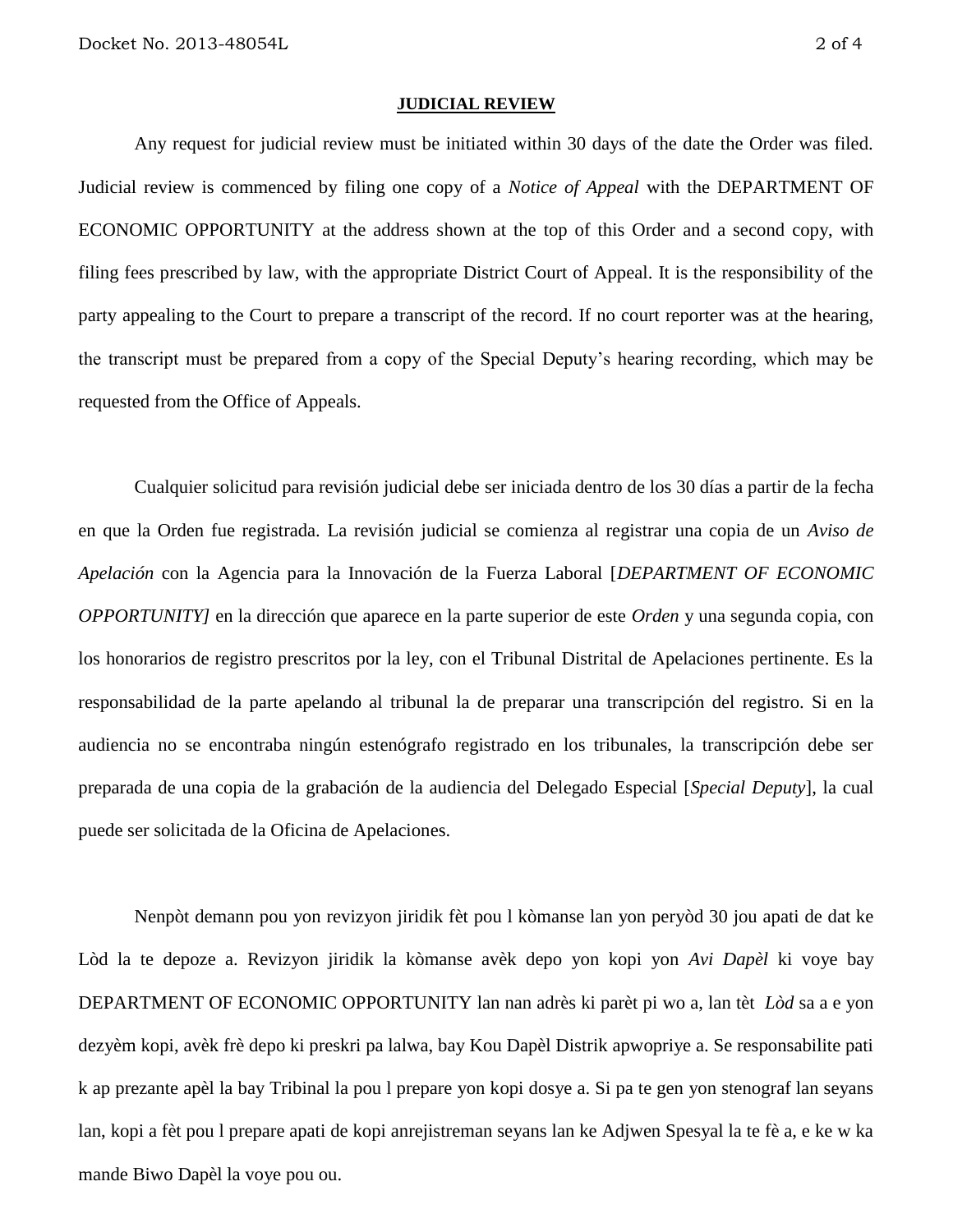DONE and ORDERED at Tallahassee, Florida, this \_\_\_\_\_\_\_ day of **September, 2013**.



Altemese Smith, Bureau Chief, Reemployment Assistance Program DEPARTMENT OF ECONOMIC OPPORTUNITY

FILED ON THIS DATE PURSUANT TO § 120.52, FLORIDA STATUTES, WITH THE DESIGNATED DEPARTMENT CLERK, RECEIPT OF WHICH IS HEREBY ACKNOWLEDGED.

 $\overline{\phantom{a}}$  ,  $\overline{\phantom{a}}$  ,  $\overline{\phantom{a}}$  ,  $\overline{\phantom{a}}$  ,  $\overline{\phantom{a}}$  ,  $\overline{\phantom{a}}$  ,  $\overline{\phantom{a}}$  ,  $\overline{\phantom{a}}$ DEPUTY CLERK DATE

### **CERTIFICATE OF SERVICE**

**I HEREBY CERTIFY that true and correct copies of the foregoing Final Order have been furnished to the persons listed below in the manner described, on the \_\_\_\_\_\_\_ day of September, 2013**.

Shoner D. Bans

SHANEDRA Y. BARNES, Special Deputy Clerk DEPARTMENT OF ECONOMIC OPPORTUNITY Reemployment Assistance Appeals 107 EAST MADISON STREET TALLAHASSEE FL 32399-4143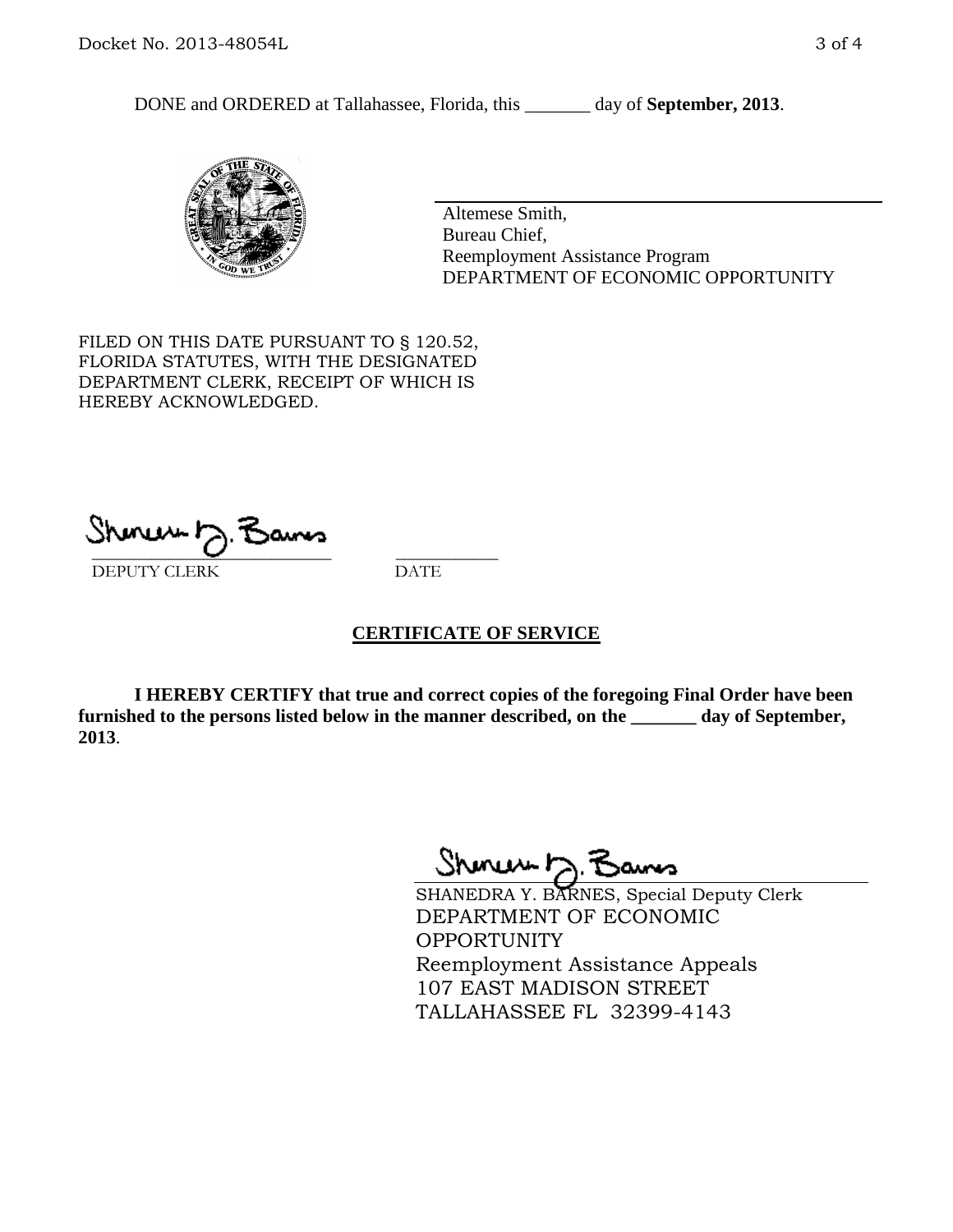By U.S. Mail:

 MARK RICHARDS INC ATTN DR MARK RICHARDS 1907 NORTH ANDREWS AVENUE WILTON MANORS FL 33311-3914

#### DAVID J GARRETT 2465 NW 33RD STE APT 1508 OAKLAND PARK FL 33309-6468 DEPARTMENT OF REVENUE

ATTN: JODY BURKE 4230-D LAFAYETTE ST. MARIANNA, FL 32446

DEPARTMENT OF REVENUE ATTN: MYRA TAYLOR P O BOX 6417 TALLAHASSEE FL 32314-6417

State of Florida DEPARTMENT OF ECONOMIC OPPORTUNITY c/o Department of Revenue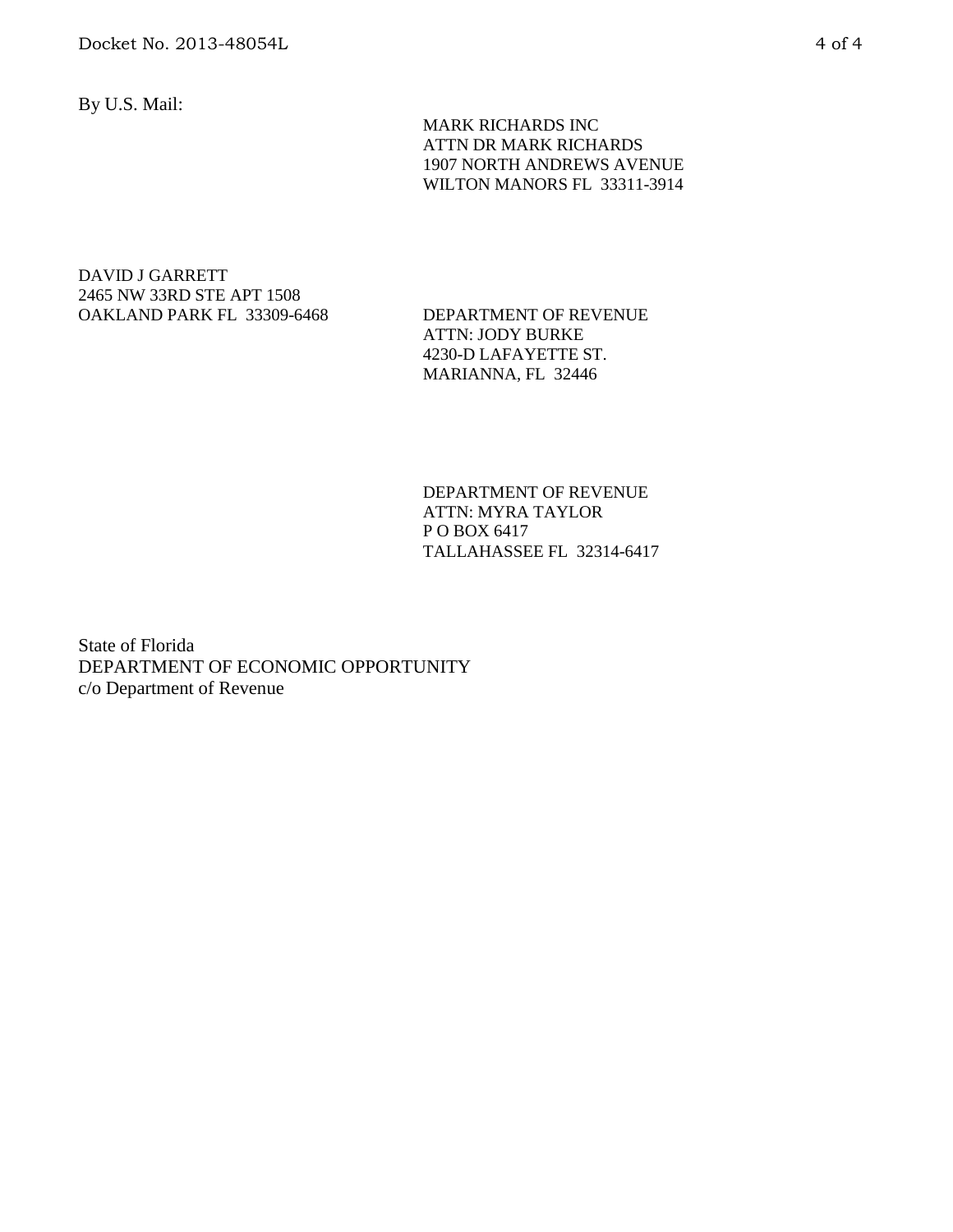### **DEPARTMENT OF ECONOMIC OPPORTUNITY Reemployment Assistance Appeals**

MSC 347 CALDWELL BUILDING 107 EAST MADISON STREET TALLAHASSEE FL 32399-4143

#### **PETITIONER:**

Employer Account No. - 2627413 MARK RICHARDS INC ATTN DR MARK RICHARDS 1907 NORTH ANDREWS AVENUE WILTON MANORS FL 33311-3914

> **PROTEST OF LIABILITY DOCKET NO. 2013-48054L**

**RESPONDENT:** State of Florida DEPARTMENT OF ECONOMIC **OPPORTUNITY** c/o Department of Revenue

# **RECOMMENDED ORDER OF SPECIAL DEPUTY**

TO: Altemese Smith, Bureau Chief, Reemployment Assistance Program DEPARTMENT OF ECONOMIC OPPORTUNITY

This matter comes before the undersigned Special Deputy pursuant to the Petitioner's protest of the Respondent's determination dated April 10, 2013.

After due notice to the parties, a telephone hearing was held on June 25, 2013. The Petitioner appeared and was represented by a Certified Public Accountant. The Petitioner's president and the Certified Public Accountant testified as witnesses for the Petitioner. The Respondent, represented by a Department of Revenue Tax Specialist II, appeared and testified. The Joined Party declined to participate in the hearing.

The record of the case, including the recording of the hearing and any exhibits submitted in evidence, is herewith transmitted. Proposed Findings of Fact and Conclusions of Law were received from the Petitioner on July 29, 2013.

#### **Issue:**

Whether services performed for the Petitioner by the Joined Party and other individuals as massage therapists constitute insured employment pursuant to Sections 443.036(19), 443.036(21); 443.1216, Florida Statutes, and if so, the effective date of the liability.

### **Findings of Fact:**

1. The Petitioner is a corporation that has operated a business, Fort Lauderdale Pain & Injury Center, since 2005. The Petitioner offers chiropractic, physiotherapy, and massage therapy services to patients. The Petitioner's president provides the chiropractic and physiotherapy services. The Petitioner utilizes licensed massage therapists to provide the massage therapy services. The Petitioner classifies the massage therapists as independent contractors. All of the massage therapists perform their services for the Petitioner under the same terms and conditions.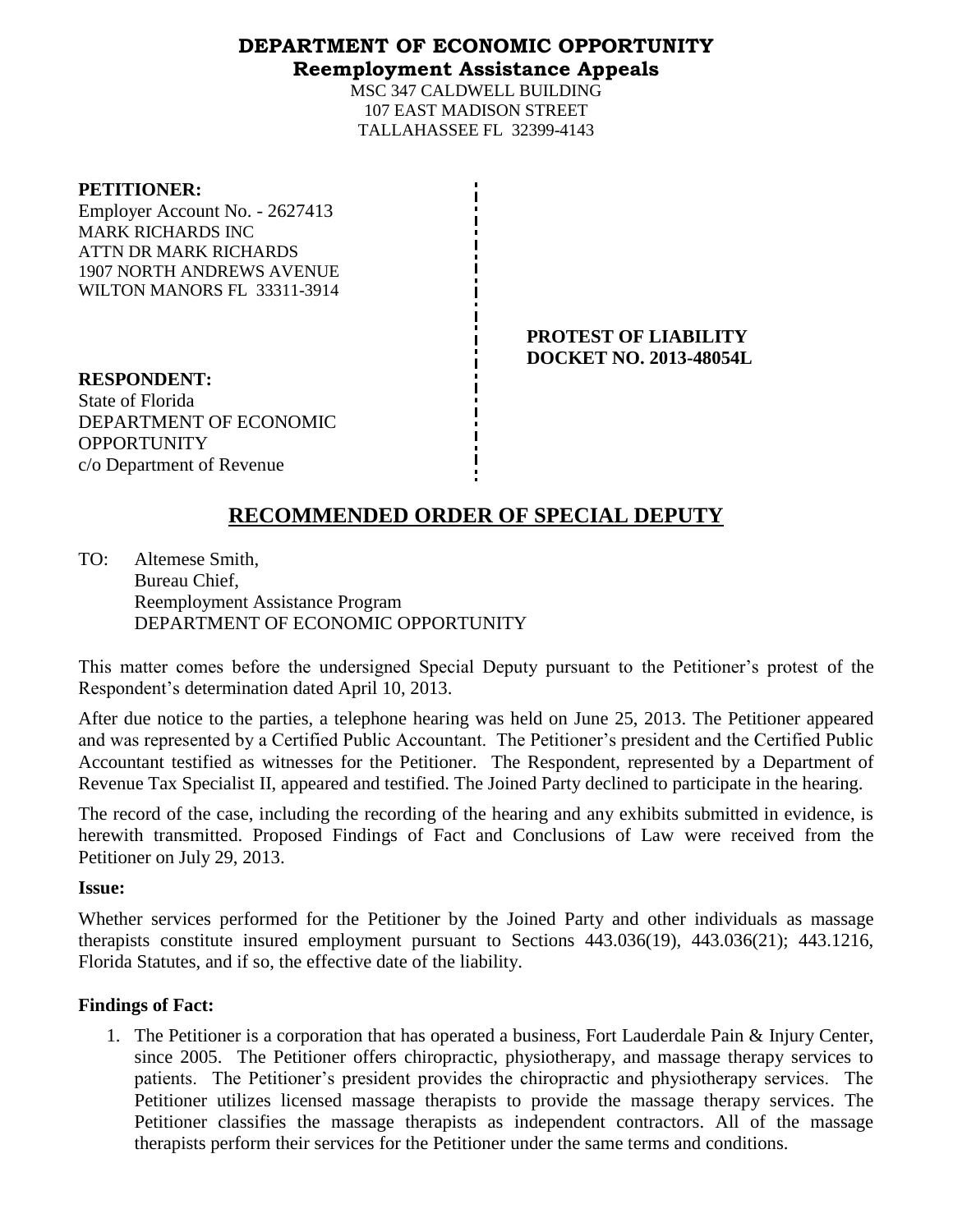- 2. The Joined Party provided services for the Petitioner as a massage therapist between August 25, 2005, and November 16, 2012. The Joined Party was a licensed massage therapist at all times when providing massage therapy services for the Petitioner. The Joined Party had his own business providing massage therapy to clients at various locations.
- 3. The Petitioner's president obtained the Joined Party's resume from a colleague. The Petitioner's president contacted the Joined Party to schedule an interview. The parties agreed that the Joined Party would provide massage therapy for the Petitioner's patients at the Petitioner's office on an as-needed basis and that the Joined Party could use the Petitioner's office to provide massage therapy for the Joined Party's clients. The parties agreed that the relationship would be an independent contractor relationship. The parties did not enter into a written agreement.
- 4. The Petitioner did not provide training to the Joined Party. The Petitioner did not supervise or direct the work performed by the Joined Party. The Joined Party examined each of the Petitioner's patients referred to him by the Petitioner to determine whether the patient could be helped by massage therapy. The Joined Party determined the appropriate massage technique, the duration of the therapy session, and the number of therapy sessions required for each patient receiving massage therapy. At the conclusion of a session, the Joined Party completed SOAP notes documenting the patient's symptoms, the Joined Party's findings upon examination, the muscles worked, and the therapy performed. The Joined Party and the Petitioner's president consulted on a regular basis concerning the progress of patients.
- 5. The Joined Party performed some services for the Petitioner at the Petitioner's business location. The Joined Party occasionally performed some massage therapy services at the homes of the Petitioner's patients. The Petitioner provided the Joined Party with a small office workspace where the Joined Party could use his telephone to arrange appointments with his clients or with the Petitioner's patients. The Joined Party utilized his personal portable table, lotions, oils, and a small hand-held device in performing his services. The Joined Party also utilized the Petitioner's examination tables. The Petitioner provided disposable covers for the tables. The Joined Party was not required to wear a uniform or dress in a particular manner. The Joined Party had his own business cards. The Petitioner did not provide business cards for the Joined Party. The Joined Party provided his own professional liability insurance.
- 6. The Joined Party did not have a set schedule and was not required to be available on particular days or at particular times. The Petitioner's president and the Joined Party coordinated the dates and times the Joined Party was to provide massage services, whether for the Petitioner's patients or the Joined Party's clients. The Petitioner provided the Joined Party with a key to the center. The Joined Party could perform his services during hours when the center was otherwise closed. The Joined Party was not required to accept a patient offered by the Petitioner. The Joined Party, on occasion, declined to work on a particular patient.
- 7. The Joined Party was not prohibited from subcontracting the work or hiring someone to assist him with the performance of his services.
- 8. The Petitioner handled the billing and collection of massage therapy fees charged to its patients and the clients of the Joined Party for whom services were performed at the Petitioner's facility. The Joined Party determined the amounts charged his clients. For massage therapy services provided to the Joined Party's clients at the Petitioner's facility, the Joined Party received sixty percent of the fee and the Petitioner retained forty percent of the fee for the use of the facility. For massage therapy services provided to the Petitioner's patients, the Joined Party was paid an hourly rate of \$15 - \$21. The Petitioner did not withhold taxes from amounts paid to the Joined Party.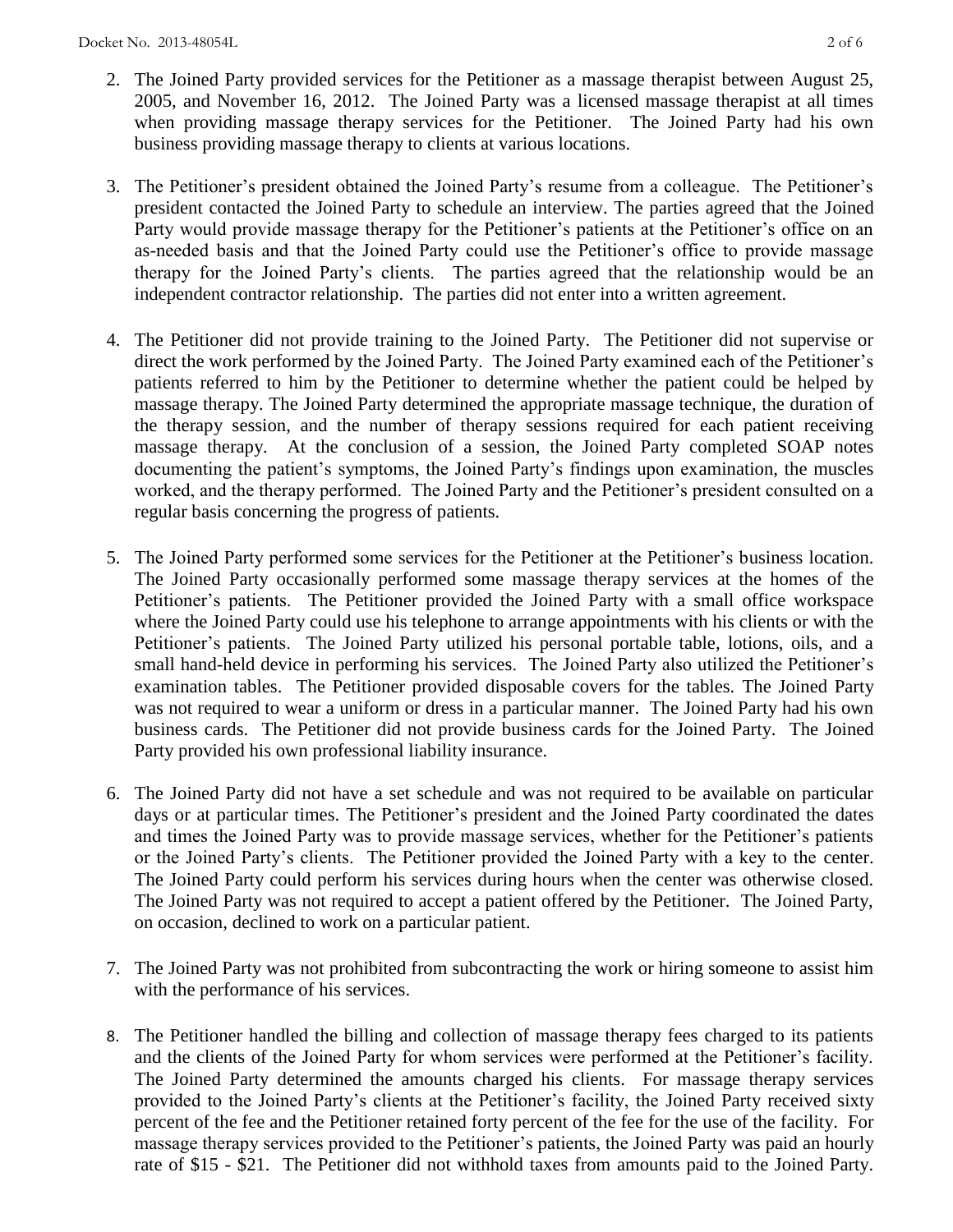The Petitioner reported the Joined Party's earnings on a form 1099-MISC. The Joined Party did not receive bonuses, sick pay, vacation pay, holiday pay, or other fringe benefits.

- 9. The Joined Party filed a claim for reemployment assistance benefits effective March 17, 2013. When the Joined Party did not receive credit for his earnings with the Petitioner, a *Request for Reconsideration of Monetary Determination* was filed. An investigation was assigned to the Department of Revenue to determine if the Joined Party performed services for the Petitioner as an independent contractor or as an employee.
- 10. On April 10, 2013, the Department of Revenue issued a determination holding that the services performed for the Petitioner by the Joined Party and other individuals as licensed massage therapists constitute insured employment retroactive to January 1, 2008. The Petitioner filed a timely protest.

### **Conclusions of Law:**

- 11. The issue in this case, whether services performed for the Petitioner constitute employment subject to the Florida Reemployment Assistance Program Law, is governed by Chapter 443, Florida Statutes. Section 443.1216(1)(2)2, Florida Statutes, provides that employment subject to the chapter includes service performed by individuals under the usual common law rules applicable in determining an employer-employee relationship.
- 12. The Supreme Court of the United States held that the term "usual common law rules" is to be used in a generic sense to mean the "standards developed by the courts through the years of adjudication." United States v. W.M. Webb, Inc., 397 U.S. 179 (1970).
- 13. The Supreme Court of Florida adopted and approved the tests in 1 Restatement of Law, Agency 2d Section 220 (1958), for use to determine if an employment relationship exists. See Cantor v. Cochran, 184 So.2d 173 (Fla. 1966); Miami Herald Publishing Co. v. Kendall, 88 So.2d 276 (Fla. 1956); Magarian v. Southern Fruit Distributors, 1 So.2d 858 (Fla. 1941); see also Kane Furniture Corp. v. R. Miranda, 506 So.2d 1061 (Fla. 2d DCA 1987).
- 14. Restatement of Law is a publication, prepared under the auspices of the American Law Institute, which explains the meaning of the law with regard to various court rulings. The Restatement sets forth a nonexclusive list of factors that are to be considered when judging whether a relationship is an employment relationship or an independent contractor relationship.
- 15. 1 Restatement of Law, Agency 2d Section 220 (1958) provides:
	- (1) A servant is a person employed to perform services for another and who, in the performance of the services, is subject to the other's control or right of control.
	- (2) The following matters of fact, among others, are to be considered:
		- (a) the extent of control which, by the agreement, the business may exercise over the details of the work;
		- (b) whether or not the one employed is engaged in a distinct occupation or business;
		- (c) the kind of occupation, with reference to whether, in the locality, the work is usually done under the direction of the employer or by a specialist without supervision;
		- (d) the skill required in the particular occupation;
		- (e) whether the employer or the worker supplies the instrumentalities, tools, and the place of work for the person doing the work;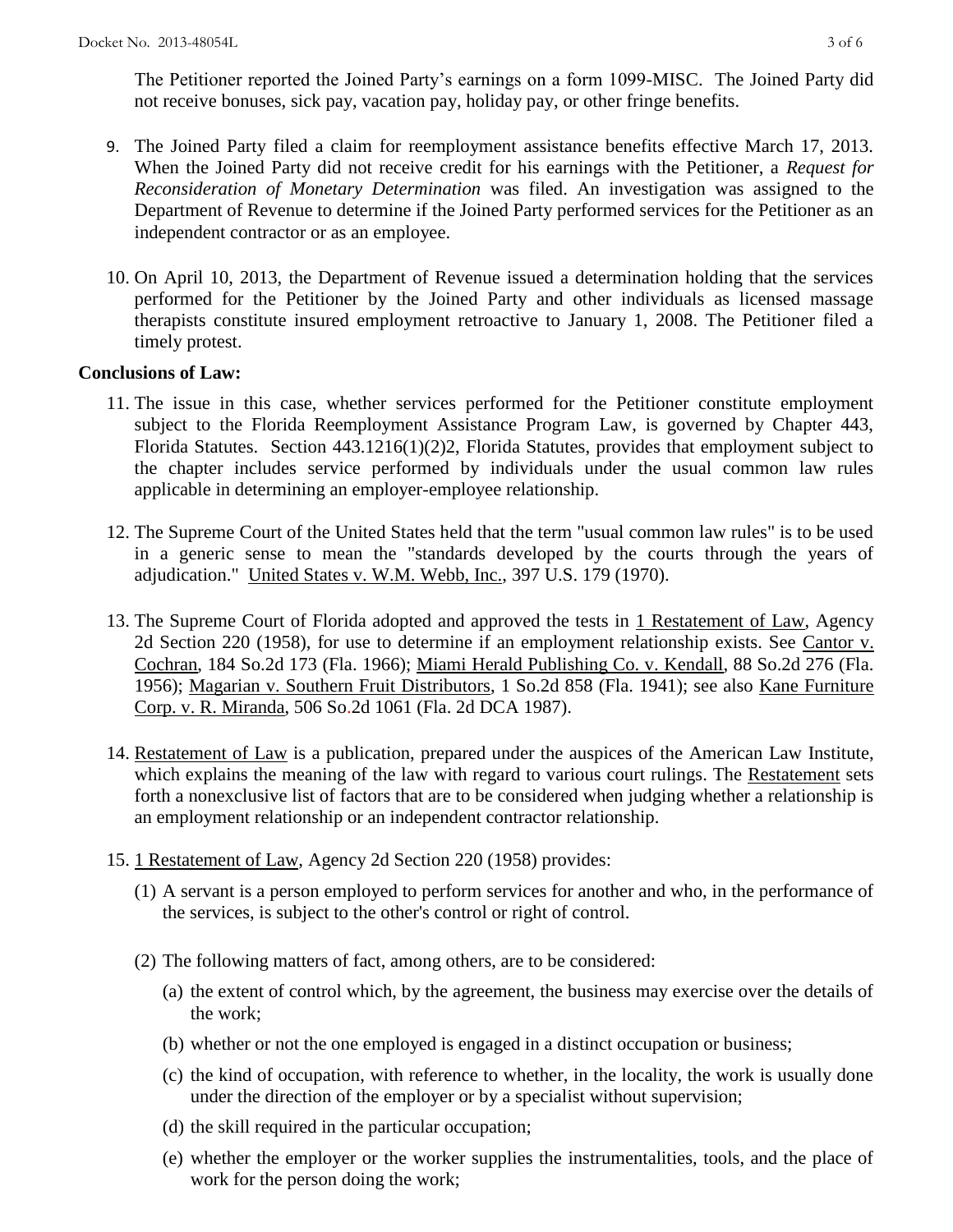- (f) the length of time for which the person is employed;
- (g) the method of payment, whether by the time or by the job;
- (h) whether or not the work is a part of the regular business of the employer;
- (i) whether or not the parties believe they are creating the relation of master and servant;
- (j) whether the principal is or is not in business.
- 16. Comments in the Restatement explain that the word "servant" does not exclusively connote manual labor, and the word "employee" has largely replaced "servant" in statutes dealing with various aspects of the working relationship between two parties.
- 17. In Department of Health and Rehabilitative Services v. Department of Labor & Employment Security, 472 So.2d 1284 (Fla. 1<sup>st</sup> DCA 1985) the court confirmed that the factors listed in the Restatement are the proper factors to be considered in determining whether an employer-employee relationship exists. However, in citing La Grande v. B&L Services, Inc., 432 So.2d 1364, 1366 (Fla.  $1<sup>st</sup>$  DCA 1983), the court acknowledged that the question of whether a person is properly classified an employee or an independent contractor often cannot be answered by reference to "hard and fast" rules, but rather must be addressed on a case-by-case basis.
- 18. The parties did not enter into a written agreement. The verbal agreement between the parties evidences a desire to enter into an independent contractor relationship. In Keith v. News & Sun Sentinel Co., 667 So.2d 167 (Fla. 1995), the Florida Supreme Court held that in determining the status of a working relationship, the agreement of the parties should be honored, unless other provisions of the agreement, or the actual practice of the parties demonstrates that the agreement is not a valid indicator of the status of the working relationship.
- 19. The Joined Party is a licensed professional who is engaged in a distinct profession or occupation. The greater the skill or special knowledge required to perform the work, the more likely the relationship will be found to be one of independent contractor. Florida Gulf Coast Symphony v.Florida Department of Labor & Employment Sec., 386 So.2d 259 (Fla. 2d DCA 1980).
- 20. Employees and independent contractors are both subject to some control by the person or entity hiring them. In Adams v. Department of Labor and Employment Security, 458 So.2d 1161 (Fla. 1st DCA 1984), the court held that the basic test for determining a worker's status is the employing unit's right of control over the manner in which the work is performed. The court, quoting Farmer's and Merchant's Bank v. Vocelle, 106 So.2d 92 (Fla. 1st DCA 1958), stated: "[I]f the person serving is merely subject to the control of the person being served as to the results to be obtained, he is an independent contractor; if he is subject to the control of the person being served as to the means to be used, he is not an independent contractor."
- 21. It was not shown in this case that the Petitioner exercised sufficient control over the Joined Party as to create an employer-employee relationship. The Petitioner did not determine when or how the work was performed. In some instances, the Petitioner did not determine where the work was performed. The Joined Party determined whether to work on his own clients at the Petitioner's facility or another location. The preferences of the Petitioner's patients sometimes determined whether the Joined Party worked on those patients at the Petitioner's office or in the patients' homes. The Joined Party did not have set hours for work. Appointment times for the Petitioner's patients and the Joined Party's clients were scheduled by mutual agreement between the Joined Party and the Petitioner's president. The Joined Party determined how the work was performed. The Joined Party could use his own portable table or the Petitioner's examination tables. The Joined Party used his own lotions, oils, and tools. The Petitioner did not supervise or direct the Joined Party's work.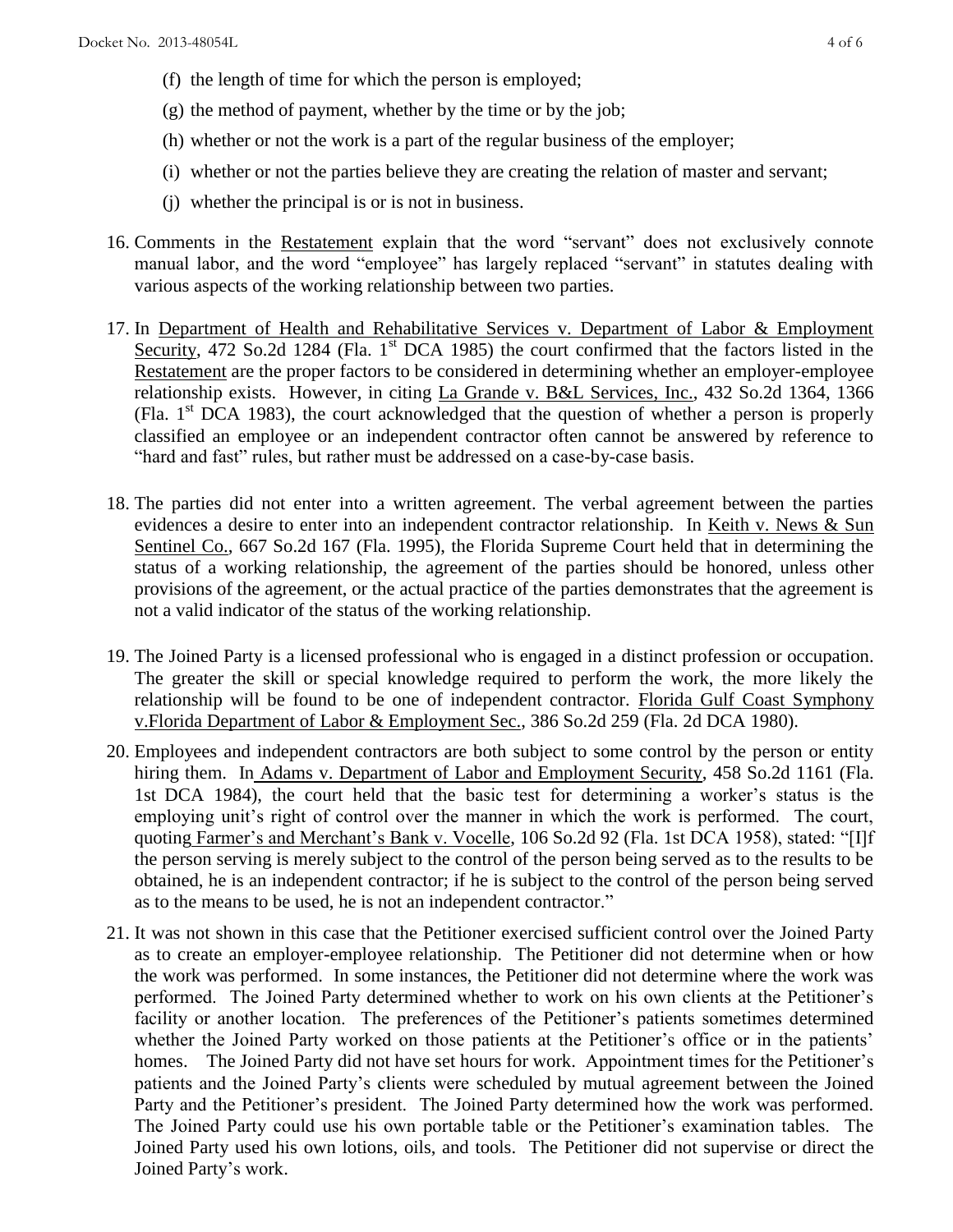- 22. The Joined Party was not restricted from performing similar services for others, including competitors of the Petitioner. The Joined Party had his own business providing massage therapy for clients.
- 23. The Petitioner did not withhold taxes from payments made to the Joined Party. The Petitioner did not provide any fringe benefits to the Joined Party. The Petitioner reported the Joined Party's earnings as non-employee compensation.
- 24. It is concluded that the services performed for the Petitioner by the Joined Party and other individuals as massage therapists do not constitute insured work.
- 25. The Petitioner submitted Proposed Findings of Fact and Conclusions of Law. The Petitioner's Proposed Findings of Fact and Conclusions of Law were considered by the Special Deputy. Those Proposed Findings of Fact and Conclusions of Law that are supported by the record were incorporated in the recommended order. Those Proposed Findings of Fact and Conclusions of Law that are not supported by the record were respectfully rejected.

**Recommendation:** It is recommended that the determination dated April 10, 2013, be REVERSED.

Respectfully submitted on August 2, 2013.



SUSAN WILLIAMS, Special Deputy Office of Appeals

A party aggrieved by the *Recommended Order* may file written exceptions to the Director at the address shown above within fifteen days of the mailing date of the *Recommended Order*. Any opposing party may file counter exceptions within ten days of the mailing of the original exceptions. A brief in opposition to counter exceptions may be filed within ten days of the mailing of the counter exceptions. Any party initiating such correspondence must send a copy of the correspondence to each party of record and indicate that copies were sent.

Una parte que se vea perjudicada por la *Orden Recomendada* puede registrar excepciones por escrito al Director Designado en la dirección que aparece arriba dentro de quince días a partir de la fecha del envío por correo de la *Orden Recomendada*. Cualquier contraparte puede registrar contra-excepciones dentro de los diez días a partir de la fecha de envió por correo de las excepciones originales. Un sumario en oposición a contra-excepciones puede ser registrado dentro de los diez días a partir de la fecha de envío por correo de las contra-excepciones. Cualquier parte que dé inicio a tal correspondencia debe enviarle una copia de tal correspondencia a cada parte contenida en el registro y señalar que copias fueron remitidas.

Yon pati ke *Lòd Rekòmande* a afekte ka prezante de eksklizyon alekri bay Direktè Adjwen an lan adrès ki parèt anlè a lan yon peryòd kenz jou apati de dat ke *Lòd Rekòmande* a te poste a. Nenpòt pati ki fè opozisyon ka prezante objeksyon a eksklizyon yo lan yon peryòd dis jou apati de lè ke objeksyon a eksklizyon orijinal yo te poste. Yon dosye ki prezante ann opozisyon a objeksyon a eksklizyon yo, ka prezante lan yon peryòd dis jou apati de dat ke objeksyon a eksklizyon yo te poste. Nenpòt pati ki angaje yon korespondans konsa dwe voye yon kopi kourye a bay chak pati ki enplike lan dosye a e endike ke yo te voye kopi yo.